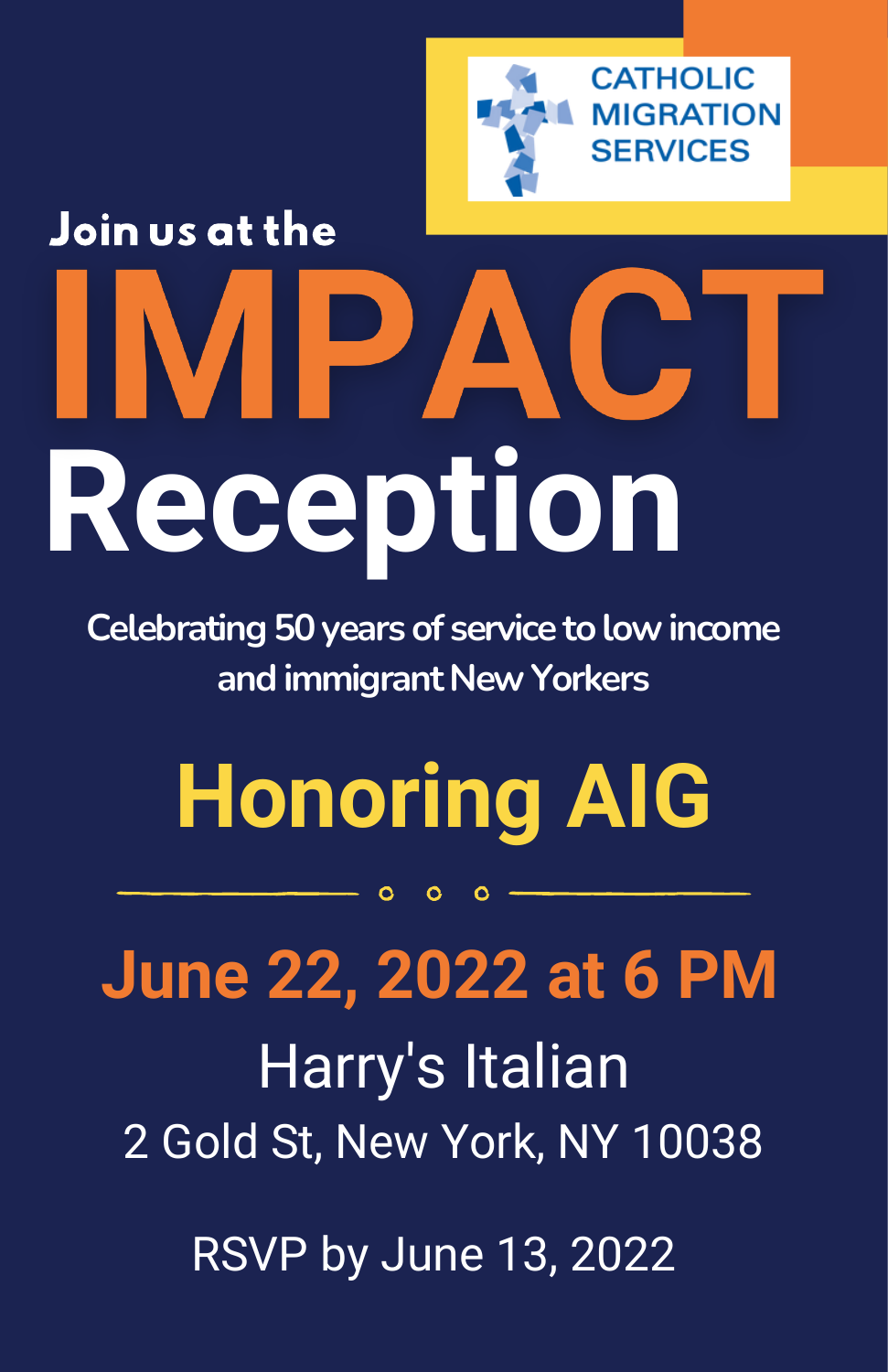# **Sponsorships**

#### **DIAMOND: \$5,000**

- 10 tickets to IMPACT Reception
- Signage with name and logo prominently displayed at event
- Listing of sponsor's name and logo in event day agenda
- Prominent logo placement and acknowledgement in the online news post for six months on catholicmigration.org

#### **GOLD: \$2,500**

- 5 tickets to IMPACT Reception
- Signage with name and logo prominently displayed at event
- Listing of sponsor's name and logo in event day agenda
- Acknowledgement in the online news post on catholicmigration.org

#### **SILVER: \$1,000**

- 2 tickets to IMPACT Reception
- Signage with sponsor's name prominently displayed at event
- Listing of sponsor's name in event day agenda
- Acknowledgement in the online news post on catholicmigration.org

#### **BRONZE: \$500**

- 2 tickets to IMPACT Reception
- Signage with sponsor's name prominently displayed at event
- Listing of sponsor's name in event day agenda
- Acknowledgment in online news post on catholicmigration.org

#### **SINGLE TICKET: \$125**

#### **STUDENT/NONPROFIT: \$75**